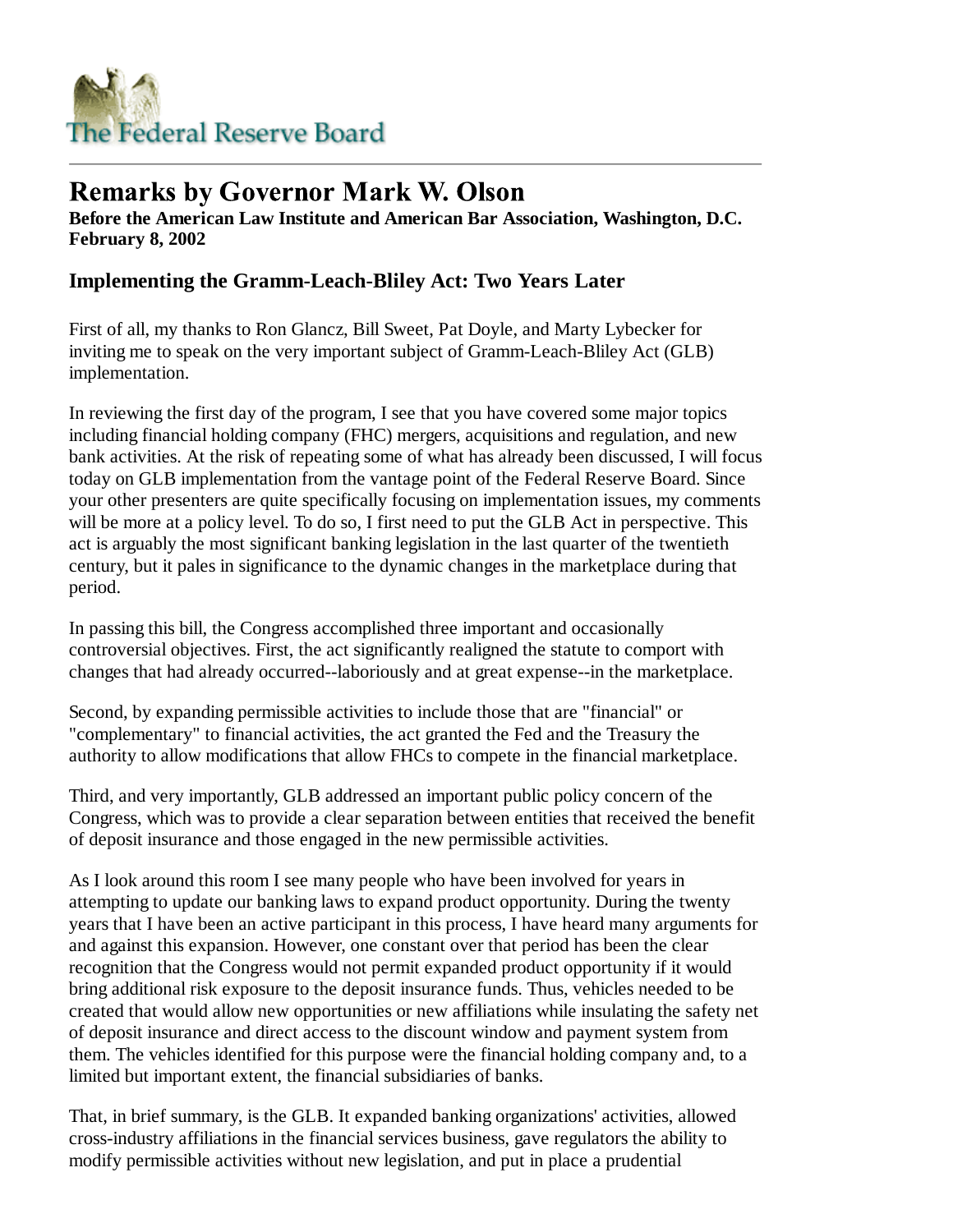framework using the FHC and separating the safety net from new risk-taking. The Congress has freed financial institutions to follow their markets and has provided the regulators with the ability to let them do so, while still requiring prudential supervision focused primarily on ensuring the safety and soundness of insured depository institutions.

#### **The Prologue**

I am sure that everyone who has been involved in the financial services industry during the past two decades recognizes that it is the markets--not the Congress and not the regulators--that are the force for dynamic change. As a reminder, let me briefly review some of the significant changes.

If ever a set of institutions was insulated from competitive pressures, it was U.S. banks after World War II. Entry was limited. The Depression and World War II had left the banks with excess portfolio liquidity and no need to compete for deposits or other funding. Regulations essentially set deposit rates and state usury laws, and custom limited inter-institutional loan price competition. Capital and money markets provided very poor substitutes for bank credit.

Markets and technology would eventually destroy this insulation. Money market funds contributed early to blurring the lines between the banking and securities industries as saving deposits, which had historically been the exclusive purview of depository institutions, proved no match for an account that could provide market rates, liquidity, and third-party access. With money market funds, banks discovered that bank deposits, including checking accounts, had substitutes. Larger corporate borrowers found substitutes for bank loans when they began to borrow increasingly through the commercial paper market.

The more-sophisticated banks found ways to meet changing competition. Besides purchasing funds in the money market through negotiable certificates of deposit when domestic deposit-rate ceilings were binding, they learned to use the eurodollar market to fund domestic operations. Both of these developments revolutionized the way banks thought of the liability side of their balance sheets. Securitization quickly followed on the asset side. Securitizations, of course, reflected a new use of the market by banks--a shift of assets from the bank balance sheet to the securities market whenever liquidity needs or margin pressures made such a move advantageous. Also, higher-quality borrowers shifted to the commercial paper market, and a broader spectrum of borrowers shifted to the capital markets, pressing banks even further.

The banking industry's early response to these pressures took two forms: bank facilities that offered very short-term, market-rate, low-margin credit on the bank balance sheet (renting the banks' balance sheet) and letters of credit to permit some borrowers to tap the markets with the banks' help (renting the banks' credit rating). Bound by the limits of Glass-Steagall, however, even the most sophisticated banks had only these avenues as their range of options.

The shift of customers from bank credit to the capital markets was a particularly profound challenge because, as I noted, since the early 1930s the Glass-Steagall Act had prohibited banks from affiliating with companies that engaged principally in underwriting securities, except for government securities. The contrast here is worth repeating. Securities firms had the latitude to evolve as the markets and technology changed, but banks were very tightly restricted.

Other efforts by banks to expand their customer service menu had been constrained by law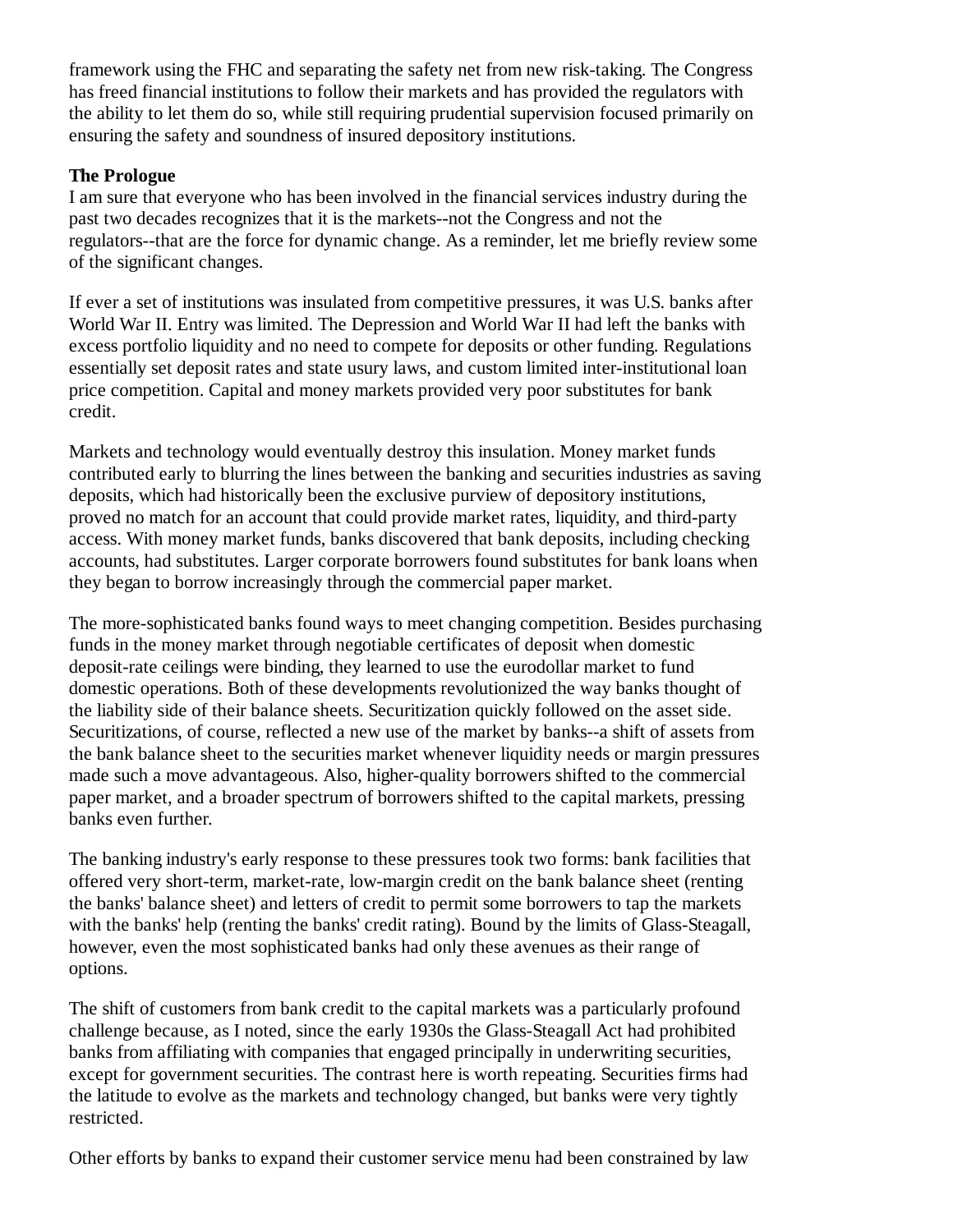as well. Spurred by the attempted affiliation of Transamerica, one of the largest insurance underwriters of the time, with Bank of America, one of the largest banks of the time, the Congress enacted the Bank Holding Company Act of 1956. The act prohibited such affiliations, as well as those between banks and nonfinancial firms, in multi-bank holding companies. The affiliation some forty-plus years later of Travelers and Citibank occurred just before GLB repealed the ban on insurance-bank affiliation.

Bank regulators recognized the quandary that banks faced as competitive pressures and technology eroded the post-Depression legal framework in banking, even though staying within both the letter and, arguably, the spirit of the law permitted some additional regulatory flexibility for banking organizations to follow their customers. Of particular note were the Federal Reserve decisions authorizing the section 20 affiliates that permitted banking organizations with sufficient U.S. government securities operations to engage in corporate securities underwriting and the Comptroller of the Currency's rulings that allowed insurance to be sold by national banks anywhere from towns of fewer than 5,000 residents. As a result of these actions, bank holding companies had achieved expanded securities authority and national banks had achieved broader insurance brokerage authority, and both kinds of institutions had done so without the benefit of legislation. The authority instead took the form of a sequence of regulatory rulings, usually vigorously challenged in court, that allowed new products to be offered but often with constraints that were both inefficient and occasionally irrelevant. However circuitous the route the actions by the Federal Reserve and the Comptroller of the Currency helped reduce the final restrictions, other than the ones on insurance underwriting, that had been in the way of full financial-service integration. Thus, by the time the Gramm-Leach-Bliley Act passed through the Congress, in the summer and fall of 1999, it was long overdue.

### **After Gramm-Leach-Bliley**

Now let's look at post-GLB developments: In particular, the level of participation by banks and nonbanks, the new or expanded activities conducted in the FHCs, and the differences in the regulation of FHCs and BHCs.

There has not been a land rush of large inter-industry mergers since GLB was enacted. Though some see this lack as evidence of weakness in the law, one should remember that many major bank and securities firm mergers predated GLB. What's more, the market has not perceived bank and insurance underwriter mergers to have the same attractiveness as bank and securities firm mergers. Still, several interesting combinations have occurred:

- Charles Schwab has merged with U.S. Trust.
- Two large foreign banks have purchased large U.S. securities firms.
- One large domestic insurance company (Metlife) and two securities firms have acquired small banks.
- And, of course, Travelers, Solomon and Citicorp have affiliated.

The traditional banking industry has also been active. Twenty-four of the largest twenty-five bank holding companies have chosen financial holding company status. In total, about 570 domestic and 24 foreign bank organizations have applied for such status and, at least initially, have met the statutory standards. Of that total, 460 of the FHCs have \$1 billion or less in assets with a substantial segment holding less than \$150 million.

At this point, only seventy-one of the FHCs report activities that require the GLB Act. But the minimal notification process has allowed these new entities the authority to make financial acquisitions on a post-notification basis. Indeed, those FHCs that have not yet used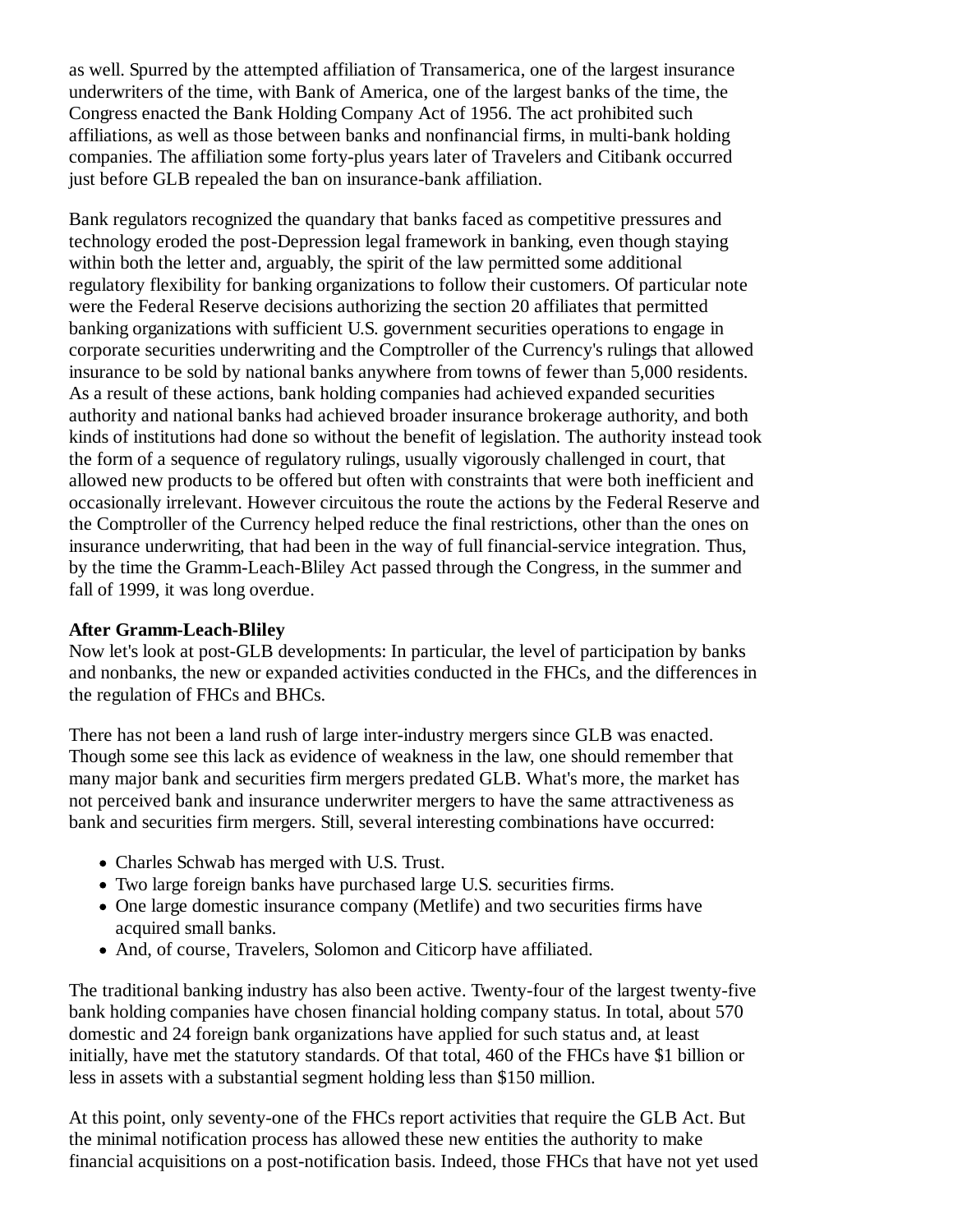their new authorities apparently want the flexibility that FHC status provides to act promptly without application. Virtually all of the previous section 20 companies have converted to regular securities underwriting and dealing subsidiaries. Twenty of the authorized FHCs either lost or dropped their FHC certification because of supervisory downgrades or changes in strategic direction.

What are the FHCs doing that they could not have done as bank holding companies? Probably the most important benefit to date has been the removal of the previous restrictions on the securities business of banking organizations. Removing them has improved the efficiency and competitiveness of bank-affiliated broker-dealers by eliminating the cumbersome restrictions applicable to section 20 companies. Some of these benefits are obvious, such as the elimination of the eligibility revenue limits, although others are more subtle. For example, post-GLB, several FHCs have established multiple broker-dealers to enhance internal controls and management incentives. The previous section 20 rules acted to force institutions to have only one full-service securities subsidiary.

Not surprisingly, another significant result is that the largest institutions have used the merchant banking powers to enhance their existing private equity business. A common example is using the merchant banking authority to establish and manage private equity funds for venture capital investment, an activity that was generally not feasible under previous authorities used by BHCs to conduct their venture capital business. The smaller FHCs have most commonly used the new authority to acquire insurance brokerage entities without the artificial constraint of locating that brokerage in a town of less than 5,000 residents.

From a regulatory perspective (and even from a lawyer's perspective) the application process is as interesting as the new authorities. The requirement for approval or even prior notice of a nondepository acquisition has been eliminated. Instead, all the non-depository acquisitions by FHCs are completed and then the Federal Reserve is notified.

How has the regulation and supervision of FHCs differed from the regulation of BHCs? First, the need for and, consequently, the number of applications have dwindled, and FHCs can rapidly complete nonbank acquisitions. This change removes some previous oversight that the Fed had for ensuring safety and soundness, but to date the elimination of this authority has not had adverse effects. Moreover, though not required, some dialog between the Fed and FHCs generally occurs with large proposed acquisitions.

From a supervisory perspective, among the most dramatic changes has been the elimination of the section 20 examinations for broker-dealer subsidiaries of FHCs. Many of you have been involved in either premerger reviews or on-site examinations. These examinations focused in great detail on firewalls, internal controls, interlock restrictions, reporting requirements, and funding limitations. The special firewalls created to separate the insured depository from risks undertaken by subsidiaries are no longer required, and the Fed now relies almost totally on section 23A and 23B of the Federal Reserve Act to protect the insured depository institution subsidiary. These provisions, which statutorily apply to all insured depository institutions, place quantitative limits and collateral requirements on credit flows from an insured depository institution to its nondepository affiliates and require that virtually all such transactions be made on market terms. Since GLB, these provisions also apply to transactions between the bank and its own financial subsidiaries, just as it applies to nondepository affiliates.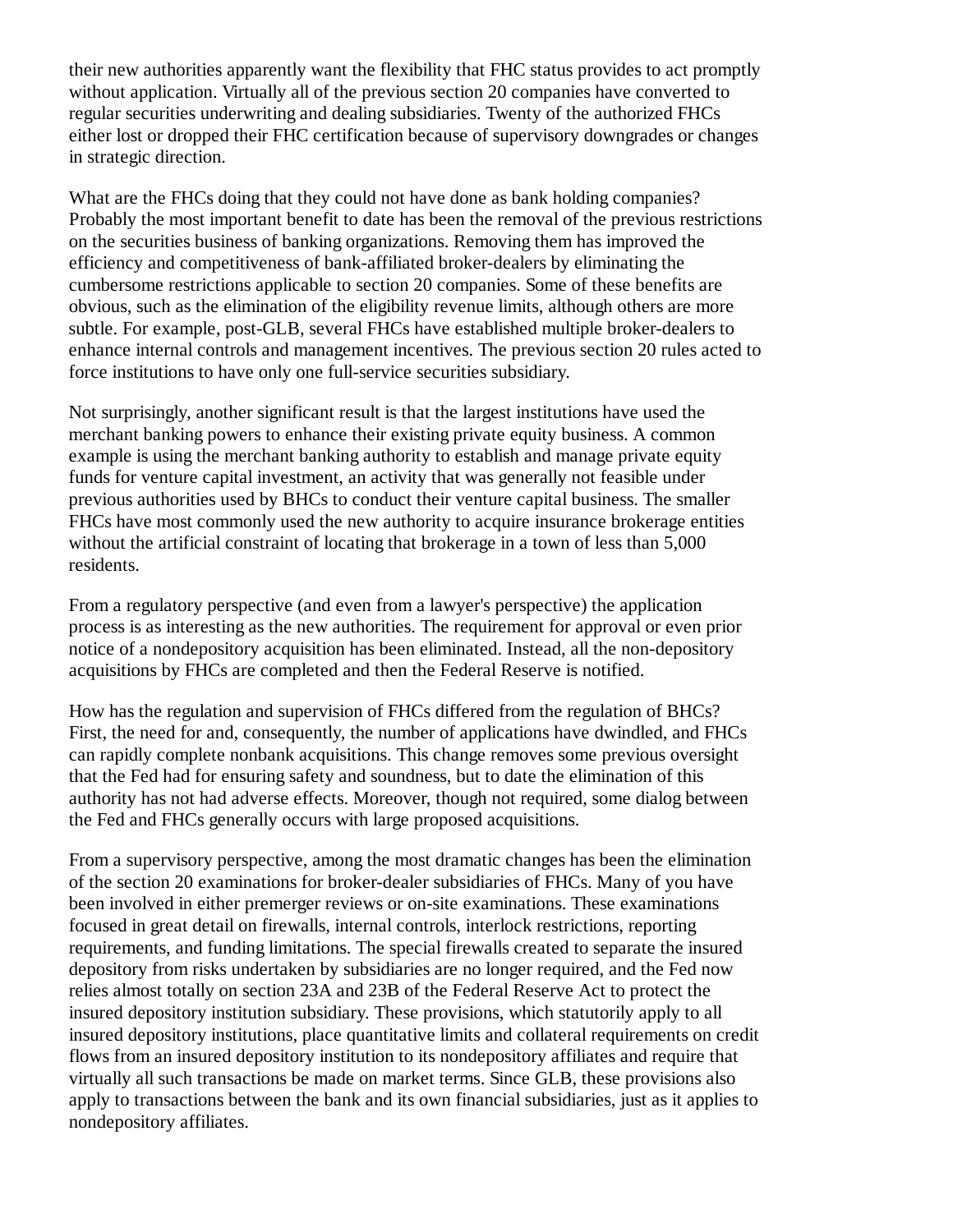The Fed now collects hard data each quarter to ensure that the quantitative requirements of these provisions are being met. In addition, it has invited public comment on a regulation that would put in one place all the limitations and Board interpretations dealing with 23A and 23B. Moreover, the Board has adopted a temporary rule addressing how these provisions would apply to derivatives and intraday credit, as required by GLB.

This leads to another major change in Fed regulatory involvement, an approach to supervision and regulation, which acquired the name "Fed lite." Implicit in the umbrella supervisory role of the Fed endorsed by GLB is the recognition that the focus of supervisory attention would be on risks that could adversely affect the insured depository institution. An FHC must maintain a well-managed/well-capitalized designation for all its subsidiary depository institutions. Such FHCs, in turn, are subject to only limited Fed regulatory oversight. Fed holding company supervision centers on the FHC level, not on nondepository subsidiaries, and is focused only on those risks that could affect depository subsidiaries. Within this framework, the umbrella supervisor is to rely on the supervisor of other regulated subsidiaries (the Comptroller of the Currency, the Federal Deposit Insurance Corporation, the Securities and Exchange Commission, and the state insurance supervisors) as much as possible and to examine functionally regulated nonbank affiliates only if it believes that their activities are creating risk for the bank affiliate. That is, the umbrella supervisor is charged with evaluating both on- and off-balance sheet risks in the consolidated organization that could affect the insured depository affiliates. GLB has not impaired the Federal Reserve's ability to monitor management and direct it to correct risk exposures that could impair the health of the FHC and its depository subsidiaries.

On this same issue, a concern often expressed is that though GLB may provide expanded opportunities for FHCs, the advertised Fed-lite regulatory oversight effectively blocks the so-called two-way street. Undoubtedly, organizations that would have to divest significant business lines falling outside parameters of allowable FHC activities, such as nonfinancial commercial activities, might find becoming a financial holding company is not in their strategic best interest. But marketplace activity suggests that umbrella supervision has not discouraged some of the largest securities firms and at least one large insurance company from affiliating with banks in an FHC structure.

What do we expect to happen? The Fed does not attempt to predict market changes, but I hope the process put in place by the Congress will allow financial institutions to adjust to market changes within certain notable bounds. For example, we expect insured financial institutions to propose new activities which may fit the definition of "financial" and "complementary" as changes in technology or new market opportunities suggest new strategies. At present the Fed is considering requests to rule on real estate brokerage as a permissible activity.

We also expect nondepository financial institutions to examine the trade-offs in accepting the regulatory oversight accompanying bank ownership in exchange for the benefits of affiliation with banks in the FHC format. Though some nonbank financial institutions have deemed the regulatory oversight to be excessive, we find reassuring the ongoing affiliation of banks and securities firms, which involves many of the nation's largest banks and securities firms.

To carry out its responsibilities as umbrella supervisor, the Fed has had to work closely with other agencies. We have established formal procedures for sharing information with a